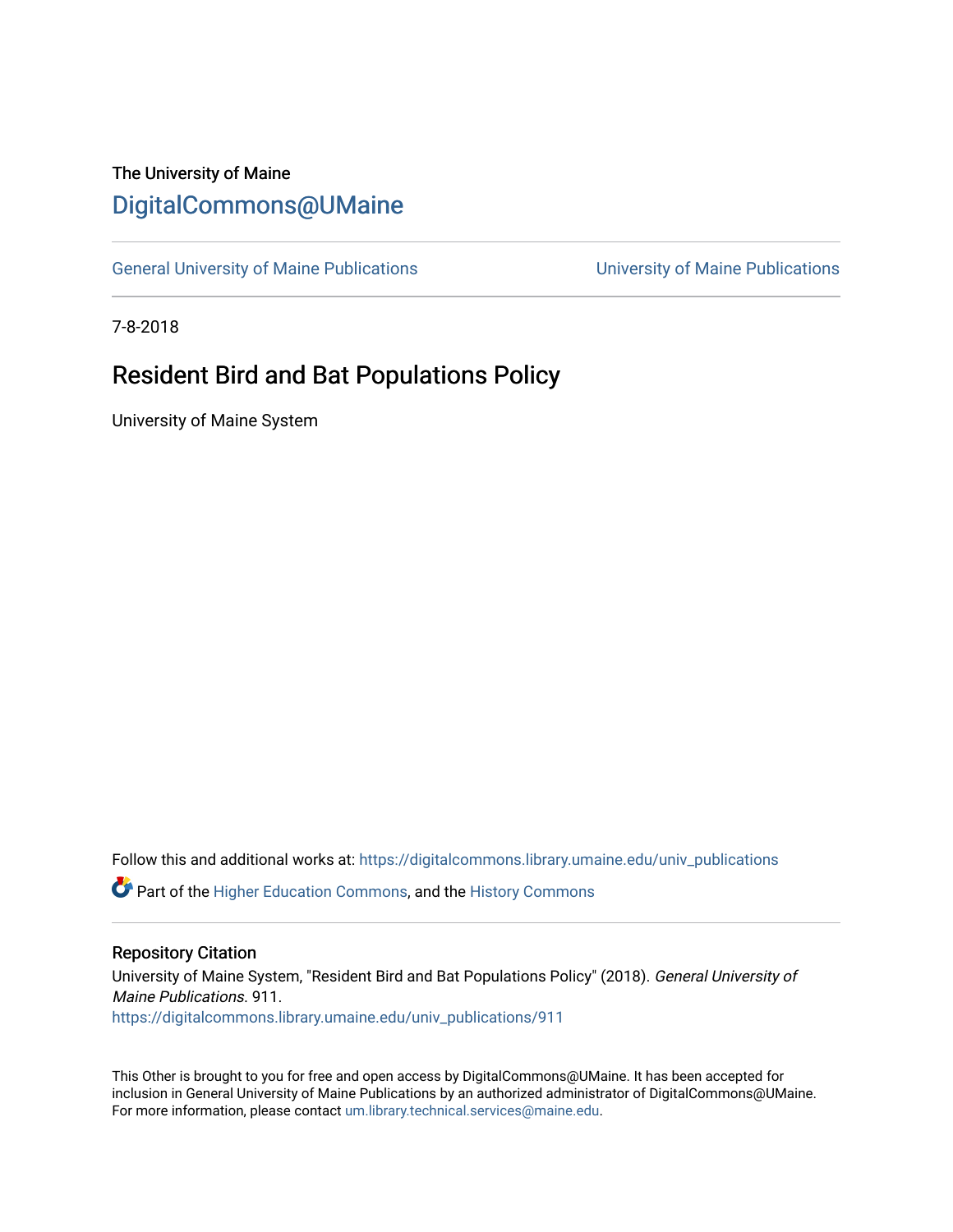## Resident Bird and Bat Populations Policy

### General

Pigeons and bats may be found throughout various buildings and structures on the University of Maine campus. The presence of these populations may pose certain health risks to employees in confined, inadequately ventilated, and inaccessible areas.

Pigeon and bat populations may carry and spread various diseases that are contagious to humans through their droppings, including pigeon ornithosis, encephalitis, toxoplasmosis, cryptococcosis, histoplasmosis, and salmonellosis. In addition, both species may carry parasites, such as mites, fleas, and ticks that can bite and transmit their own diseases to humans.

### **Requirements**

To minimize the risk of contamination, several protective measures should be taken when working in and around areas that contain large amounts of pigeon and bat droppings. Attics, lofts, steeples, and eaves are particularly prone to pigeon infestation.

- Do not attempt to catch, touch, or remove birds or bats.
- Do not attempt to clean up droppings.
- If you have been exposed to a bat (physical contact such as a bite or scratch).
	- o Isolate the bat by closing the windows/doors to the room
	- o Contact Facilities Management or Public Safety for assistance.

Only qualified personal shall handle, remove, or clean up material related to birds or bats.

### **Procedures to consider include when developing a cleanup procedure:**

 The qualified personal shall receive training and utilize specific procedures to perform work safely including the use of appropriate personal protective equipment.

UMS Safety Management (SM) has developed a training program for persons cleaning up bird or bat droppings and is available to provide guidance and/or review of cleanup procedures.

### Responsibilities

Departments are required to provide training to all department employees designated to clean up bird or bat droppings.

Supervisors shall ensure that their employees, on-site contractors, and visitors follow specific requirements and that employees are provided with relevant health and safety information for the potential exposures.

Employees are required to wear personal protective equipment provided and inform their supervisor of "contamination" that they feel might be hazardous to their health.